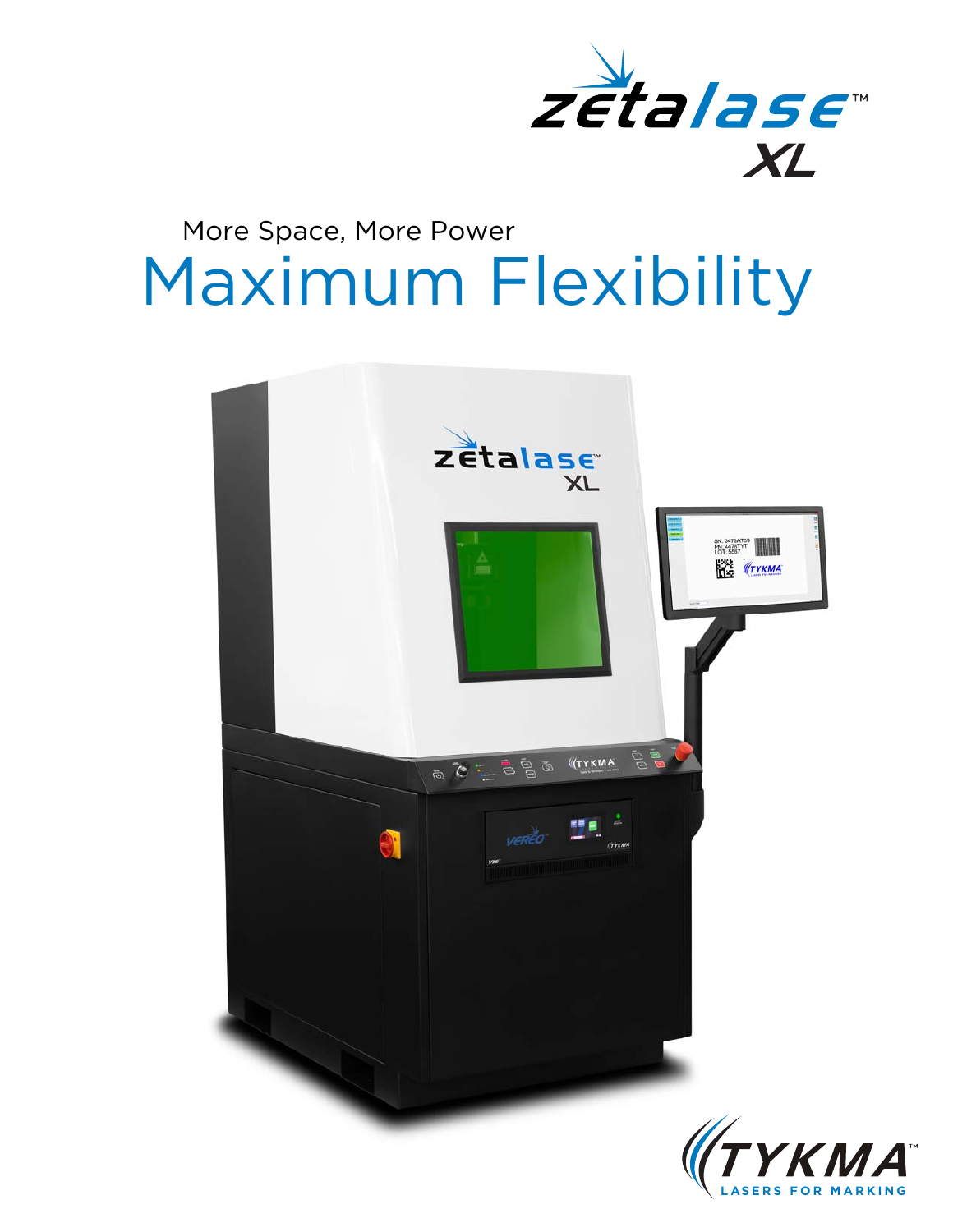## ZXL SERIES

An expansive work area and choice of lenses makes Zetalase™ XL our most flexible system yet.

The new Zetalase™ XL features the most expansive work area of our entire product range. Available in multiple configurations to mark tall and/or large components as well as large fixtures of parts. A front vertical pneumatically actuated door maximizes operator ergonomics. Programmable Z-Axis capability as a standard option allows for a quick and easy changeover between components. A choice of laser power and a variety of large focal lenses provide the ability to solve any application.

Zetalase™ XL features an onboard PC and a gas assisted swing arm with monitor, keyboard and mouse allowing operators to easily design, edit and select laser etching programs.

Programming with our Minilase<sup>™</sup> Pro SE software enables you to easily mark text, barcodes, serial and date codes, graphics and more.

Utilize our full size rotary device for 360° radial part marking.





## FEATURES:

- Air-Cooled, Maintenance Free Design for Industrial Applications
- MOPA Fiber Laser Engine from 20 to 50W with Selectable Waveforms
- Front Vertical Pneumatically Actuated Part Loading Door
- Programmable Focal Height Adjustment
- 24" x 30" T-Slot Work Surface and Heavy Duty Membrane Control Pendant
- Integrated PC with Monitor/Keyboard/Mouse on Ergonomic Gas Assisted Swing Arm
- Side Access Panel with Ethernet, USB, and Service Connection Access
- Auto Mode with Automatic Marking Start Upon Door Closure
- Available with a Variety of Focal Lenses from 160mm to 420mm
- Ideal for Marking all Metals, Carbide, Painted/ Anodized Materials & Most Plastics
- Comprehensive 3-Year Warranty